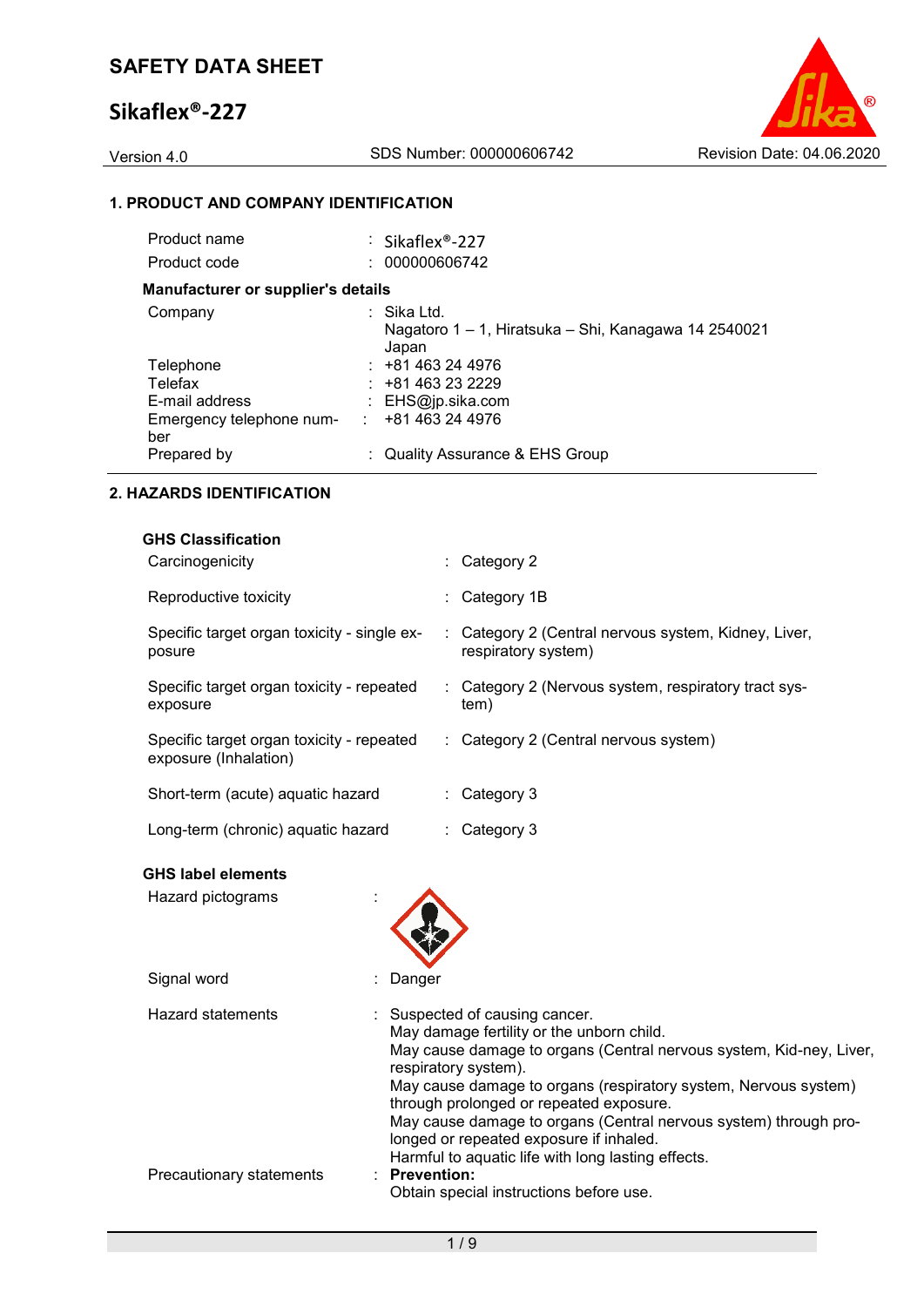# **Sikaflex®-227**

| œ                         |
|---------------------------|
| Revision Date: 04.06.2020 |

Do not handle until all safety precautions have been read and understood. Do not breathe dust/ fume/ gas/ mist/ vapours/ spray. Wash skin thoroughly after handling. Do not eat, drink or smoke when using this product. Avoid release to the environment. Wear protective gloves/ protective clothing/ eye protection/ face protection. **Response:**  IF exposed or concerned: Call a POISON CENTER/doctor. **Storage:**  Store locked up. **Disposal:**  Dispose of contents/ container to an approved waste disposal plant.

# **Other hazards which do not result in classification**

Version 4.0 SDS Number: 000000606742

None known.

## **3. COMPOSITION/INFORMATION ON INGREDIENTS**

Substance / Mixture : Mixture

### **Hazardous components**

| Chemical name                       | CAS-No.    | Concentration (%) | <b>ENCS/ISHL</b><br>number |
|-------------------------------------|------------|-------------------|----------------------------|
| Xylene                              | 1330-20-7  | 2.2               | $3-3, 3-60$                |
| Ethylbenzene                        | 100-41-4   | 1.5               | $3 - 60$                   |
| Titanium(IV) oxide                  | 13463-67-7 | $>= 2.5 - 10$     | 1-558, 5-5225              |
| 4,4'-methylenediphenyl diisocyanate | 101-68-8   | $>= 0.1 - 5.1$    | 4-118                      |

### **4. FIRST AID MEASURES**

| General advice              | : Move out of dangerous area.<br>Consult a physician.              |
|-----------------------------|--------------------------------------------------------------------|
|                             | Show this safety data sheet to the doctor in attendance.           |
| If inhaled                  | $\therefore$ Move to fresh air.                                    |
|                             | Consult a physician after significant exposure.                    |
| In case of skin contact     | : Take off contaminated clothing and shoes immediately.            |
|                             | Wash off with soap and plenty of water.                            |
|                             | If symptoms persist, call a physician.                             |
| In case of eye contact      | : Immediately flush eye(s) with plenty of water.                   |
|                             | Remove contact lenses.                                             |
|                             | Keep eye wide open while rinsing.                                  |
|                             | If eye irritation persists, consult a specialist.                  |
| If swallowed                | : Clean mouth with water and drink afterwards plenty of water.     |
|                             | Do not give milk or alcoholic beverages.                           |
|                             | Never give anything by mouth to an unconscious person.             |
|                             | Obtain medical attention.                                          |
| Most important symptoms     | : No known significant effects or hazards.                         |
| and effects, both acute and | See Section 11 for more detailed information on health effects and |
| delayed                     | symptoms.                                                          |
|                             | May damage fertility or the unborn child.                          |
|                             | May cause damage to organs.                                        |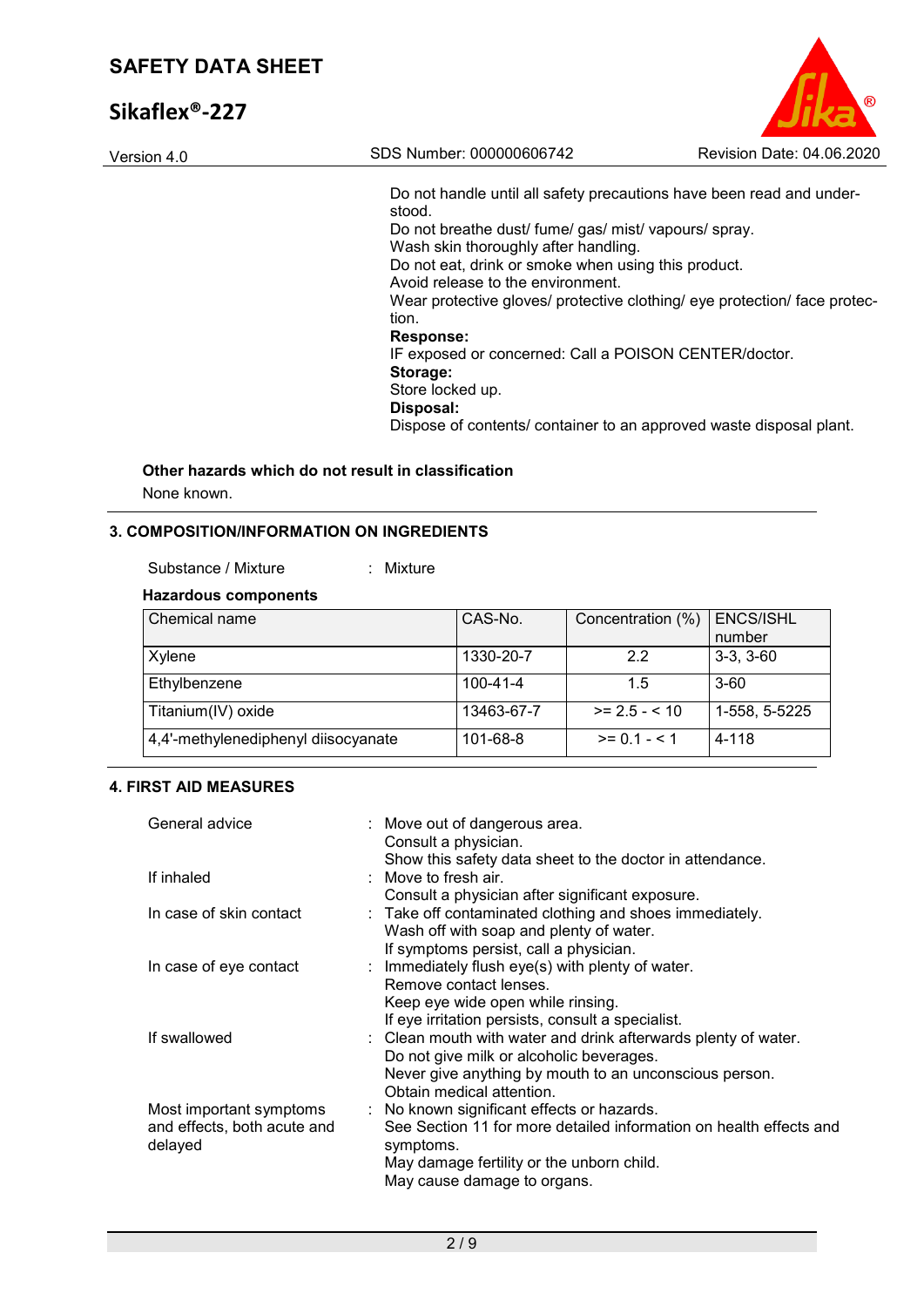# **Sikaflex®-227**

| Version 4.0                         | SDS Number: 000000606742                                                                                       | Revision Date: 04.06.2020 |
|-------------------------------------|----------------------------------------------------------------------------------------------------------------|---------------------------|
| Notes to physician                  | May cause damage to organs through prolonged or repeated expo-<br>sure.<br>: Treat symptomatically.            |                           |
| 5. FIREFIGHTING MEASURES            |                                                                                                                |                           |
| Suitable extinguishing media        | : Use extinguishing measures that are appropriate to local circum-<br>stances and the surrounding environment. |                           |
| Hazardous combustion prod-<br>ucts  | : No hazardous combustion products are known                                                                   |                           |
| Specific extinguishing meth-<br>ods | : Standard procedure for chemical fires.                                                                       |                           |
| for firefighters                    | Special protective equipment : In the event of fire, wear self-contained breathing apparatus.                  |                           |
|                                     |                                                                                                                |                           |

B

### **6. ACCIDENTAL RELEASE MEASURES**

| Personal precautions, protec-<br>tive equipment and emer-<br>gency procedures | : Use personal protective equipment.<br>Deny access to unprotected persons.                                                                                      |
|-------------------------------------------------------------------------------|------------------------------------------------------------------------------------------------------------------------------------------------------------------|
| Environmental precautions                                                     | : Do not flush into surface water or sanitary sewer system.<br>If the product contaminates rivers and lakes or drains inform respec-<br>tive authorities.        |
| Methods and materials for<br>containment and cleaning up                      | : Soak up with inert absorbent material (e.g. sand, silica gel, acid<br>binder, universal binder, sawdust).<br>Keep in suitable, closed containers for disposal. |

## **7. HANDLING AND STORAGE**

| <b>Handling</b><br>Advice on protection against<br>fire and explosion | : Normal measures for preventive fire protection.                                                                                                                                                                            |
|-----------------------------------------------------------------------|------------------------------------------------------------------------------------------------------------------------------------------------------------------------------------------------------------------------------|
| Advice on safe handling                                               | : Avoid exceeding the given occupational exposure limits (see section<br>8).<br>Do not get in eyes, on skin, or on clothing.<br>For personal protection see section 8.                                                       |
|                                                                       | Smoking, eating and drinking should be prohibited in the application<br>area.<br>Follow standard hygiene measures when handling chemical prod-<br>ucts                                                                       |
| Avoidance of contact<br>Hygiene measures                              | $:$ No data available<br>: Handle in accordance with good industrial hygiene and safety prac-<br>tice.<br>When using do not eat or drink.<br>When using do not smoke.<br>Wash hands before breaks and at the end of workday. |
| <b>Storage</b>                                                        |                                                                                                                                                                                                                              |
| Conditions for safe storage                                           | : Store in original container.<br>Keep in a well-ventilated place.<br>Observe label precautions.<br>Store in accordance with local regulations.                                                                              |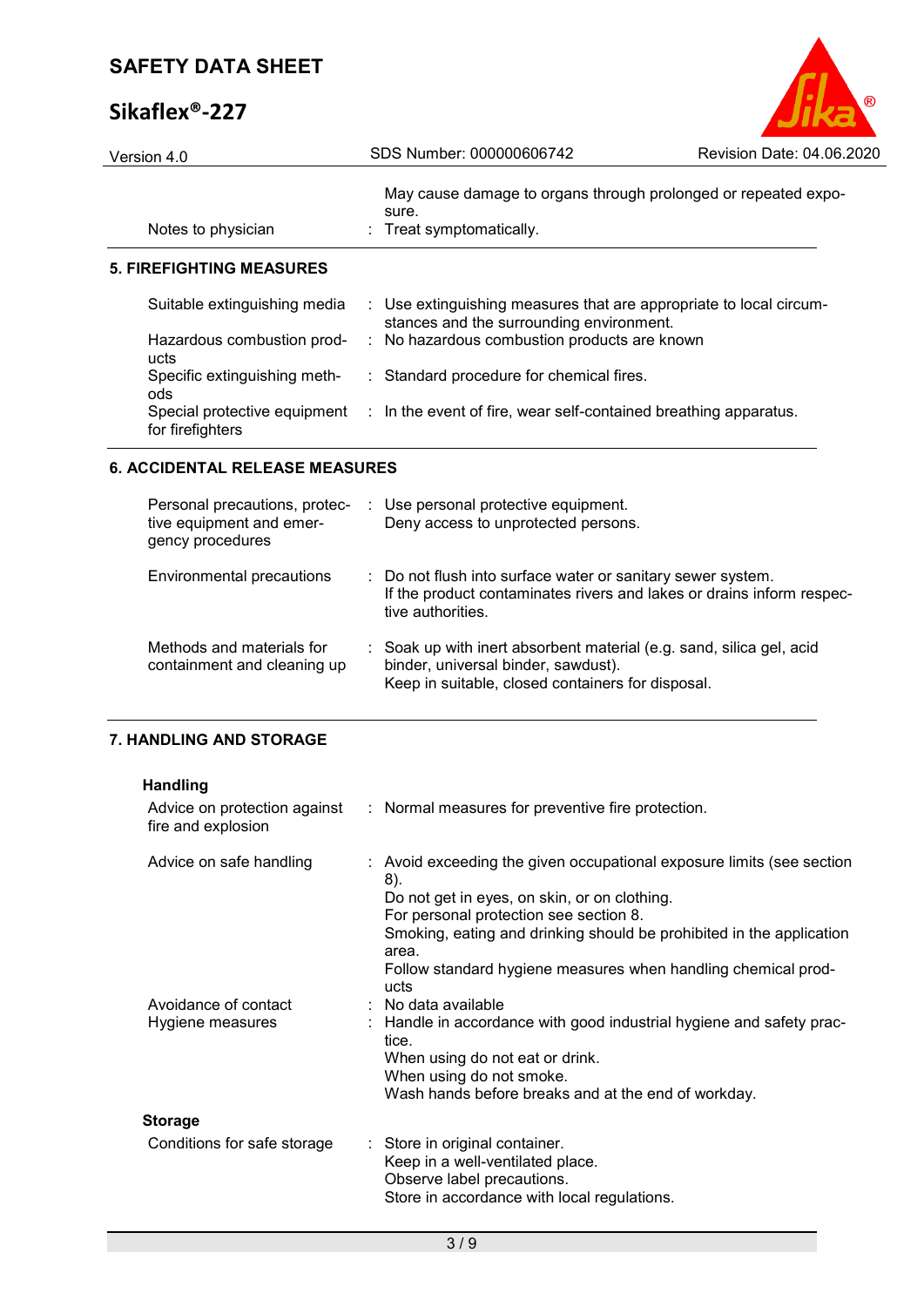# **Sikaflex®-227**



### **8. EXPOSURE CONTROLS/PERSONAL PROTECTION**

### **Threshold limit value and permissible exposure limits for each component in the work environment**

| Components                    | CAS-No.                                                                                                        | Value type<br>(Form of ex-<br>posure) | Control parame-<br>ters / Permissible<br>concentration         | <b>Basis</b>                 |
|-------------------------------|----------------------------------------------------------------------------------------------------------------|---------------------------------------|----------------------------------------------------------------|------------------------------|
| titanium dioxide              | 13463-67-7                                                                                                     | <b>TWA</b>                            | $10 \text{ mg/m}$<br>(Titanium dioxide)                        | <b>ACGIH</b>                 |
| xylene                        | 1330-20-7                                                                                                      | OEL-M                                 | 50 ppm<br>217 mg/m3                                            | JP OEL<br><b>JSOH</b>        |
|                               |                                                                                                                | productive toxicity in humans         | Further information: Group 2: Substances presumed to cause re- |                              |
|                               |                                                                                                                | <b>ACL</b>                            | 50 ppm                                                         | JP OEL ISHL                  |
|                               |                                                                                                                | <b>TWA</b>                            | $100$ ppm                                                      | <b>ACGIH</b>                 |
|                               |                                                                                                                | <b>STEL</b>                           | $150$ ppm                                                      | <b>ACGIH</b>                 |
| ethylbenzene                  | $100 - 41 - 4$                                                                                                 | <b>ACL</b>                            | 20 ppm                                                         | JP OEL ISHL                  |
|                               |                                                                                                                | OEL-M                                 | 50 ppm<br>217 mg/m3                                            | <b>JP OEL</b><br><b>JSOH</b> |
|                               |                                                                                                                |                                       | Further information: Group 2: Substances presumed to cause re- |                              |
|                               | productive toxicity in humans, Group 2B: possibly carcinogenic to<br>humans                                    |                                       |                                                                |                              |
| 4,4'-methylenediphenyl diiso- | 101-68-8                                                                                                       | OEL-M                                 | $0.05$ mg/m $3$                                                | JP OEL                       |
| cyanate                       |                                                                                                                |                                       |                                                                | <b>JSOH</b>                  |
|                               | Further information: Airway sensitizing agent; Group 1 substances<br>which induce allergic reactions in humans |                                       |                                                                |                              |
|                               |                                                                                                                | <b>TWA</b>                            | 0.005 ppm                                                      | <b>ACGIH</b>                 |

### **Personal protective equipment**

| Respiratory protection   | : Use respiratory protection unless adequate local exhaust ventilation is<br>provided or exposure assessment demonstrates that exposures are<br>within recommended exposure guidelines.<br>The filter class for the respirator must be suitable for the maximum<br>expected contaminant concentration (gas/vapour/aerosol/particulates)<br>that may arise when handling the product. If this concentration is ex-<br>ceeded, self-contained breathing apparatus must be used. |
|--------------------------|-------------------------------------------------------------------------------------------------------------------------------------------------------------------------------------------------------------------------------------------------------------------------------------------------------------------------------------------------------------------------------------------------------------------------------------------------------------------------------|
| Hand protection          | : Chemical-resistant, impervious gloves complying with an approved<br>standard should be worn at all times when handling chemical products<br>if a risk assessment indicates this is necessary.                                                                                                                                                                                                                                                                               |
| Eye protection           | : Safety eyewear complying with an approved standard should be used<br>when a risk assessment indicates this is necessary.                                                                                                                                                                                                                                                                                                                                                    |
| Skin and body protection | : Choose body protection in relation to its type, to the concentration<br>and amount of dangerous substances, and to the specific work-place.                                                                                                                                                                                                                                                                                                                                 |

### **9. PHYSICAL AND CHEMICAL PROPERTIES**

| Appearance      |    | paste                 |
|-----------------|----|-----------------------|
| Colour          |    | : various             |
| Odour           |    | $:$ characteristic    |
| Odour Threshold |    | $:$ No data available |
| рH              | t. | Not applicable        |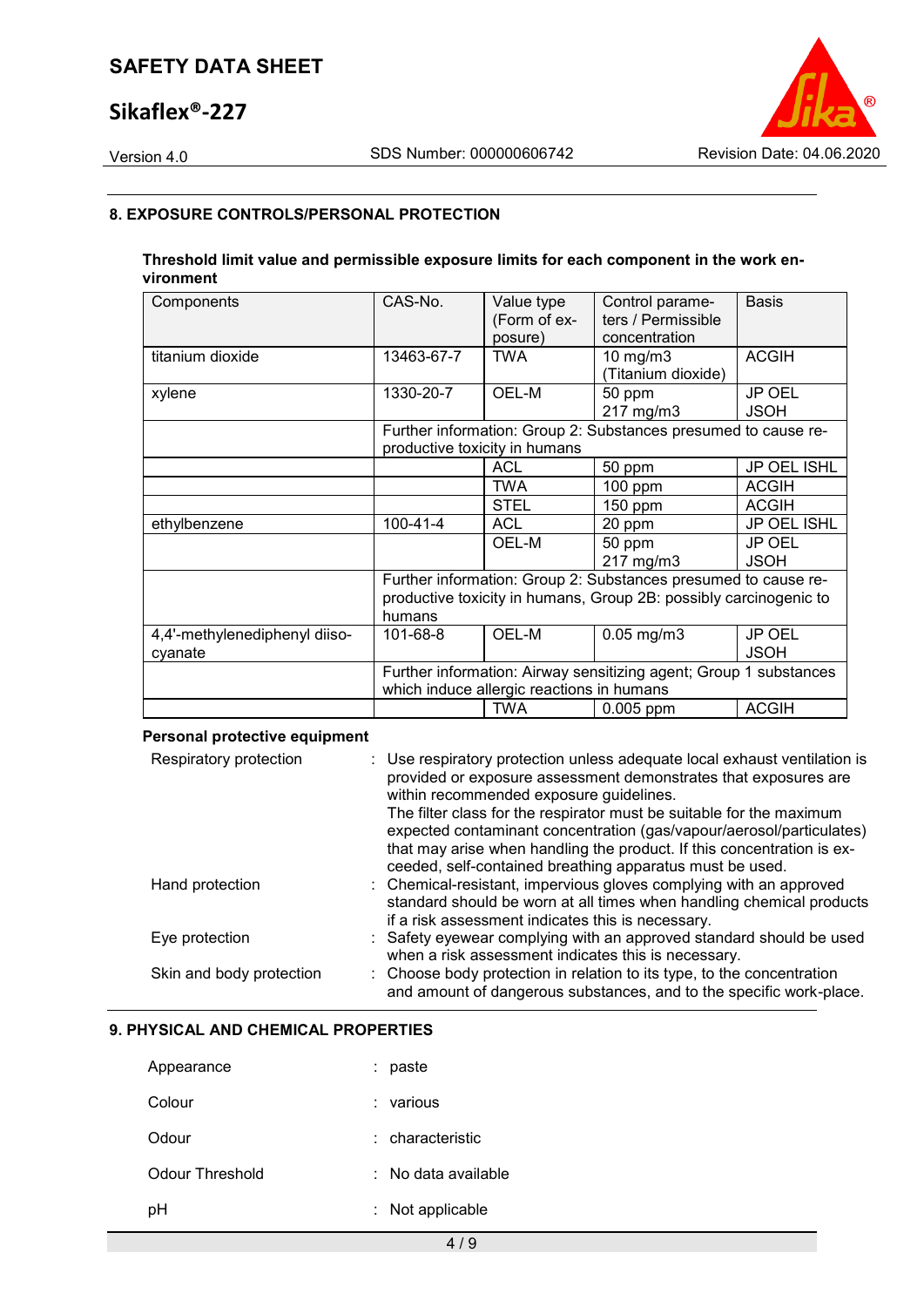# **Sikaflex®-227**



| Melting point/range / Freezing : No data available<br>point |    |                                            |
|-------------------------------------------------------------|----|--------------------------------------------|
| Boiling point/boiling range                                 |    | : No data available                        |
| Flash point                                                 |    | ca. 64.6 °C (148.3 °F), Method: closed cup |
| Evaporation rate                                            |    | No data available                          |
| Flammability                                                |    | No data available                          |
| Upper explosion limit                                       |    | No data available                          |
| Lower explosion limit                                       |    | No data available                          |
| Vapour pressure                                             |    | : $0.01$ hPa (0.01 mmHg)                   |
| Relative vapour density                                     | ÷. | No data available                          |
| Density                                                     |    | : ca. 1.26 g/cm3 (23 °C)                   |
| Solubility(ies)<br>Water solubility                         |    | $:$ insoluble                              |
| Partition coefficient: n-oc-<br>tanol/water                 |    | : No data available                        |
| Auto-ignition temperature                                   |    | : No data available                        |
| Decomposition temperature                                   |    | : No data available                        |
| Viscosity<br>Viscosity, dynamic                             |    | : No data available                        |
| Viscosity, kinematic                                        |    | $>$ 20.5 mm2/s (40 °C)                     |
| <b>Explosive properties</b>                                 |    | No data available                          |
| Molecular weight                                            |    | No data available                          |
|                                                             |    |                                            |

### **10. STABILITY AND REACTIVITY**

| Reactivity                     | : No dangerous reaction known under conditions of normal use. |
|--------------------------------|---------------------------------------------------------------|
| Chemical stability             | : The product is chemically stable.                           |
| Possibility of hazardous reac- | : No hazards to be specially mentioned.                       |
| tions                          |                                                               |
| Conditions to avoid            | $\therefore$ No data available                                |
| Incompatible materials         | $\therefore$ No data available                                |
| Hazardous decomposition        | No decomposition if stored and applied as directed.           |
| products                       |                                                               |

### **11. TOXICOLOGICAL INFORMATION**

### **Acute toxicity**

### **Components:**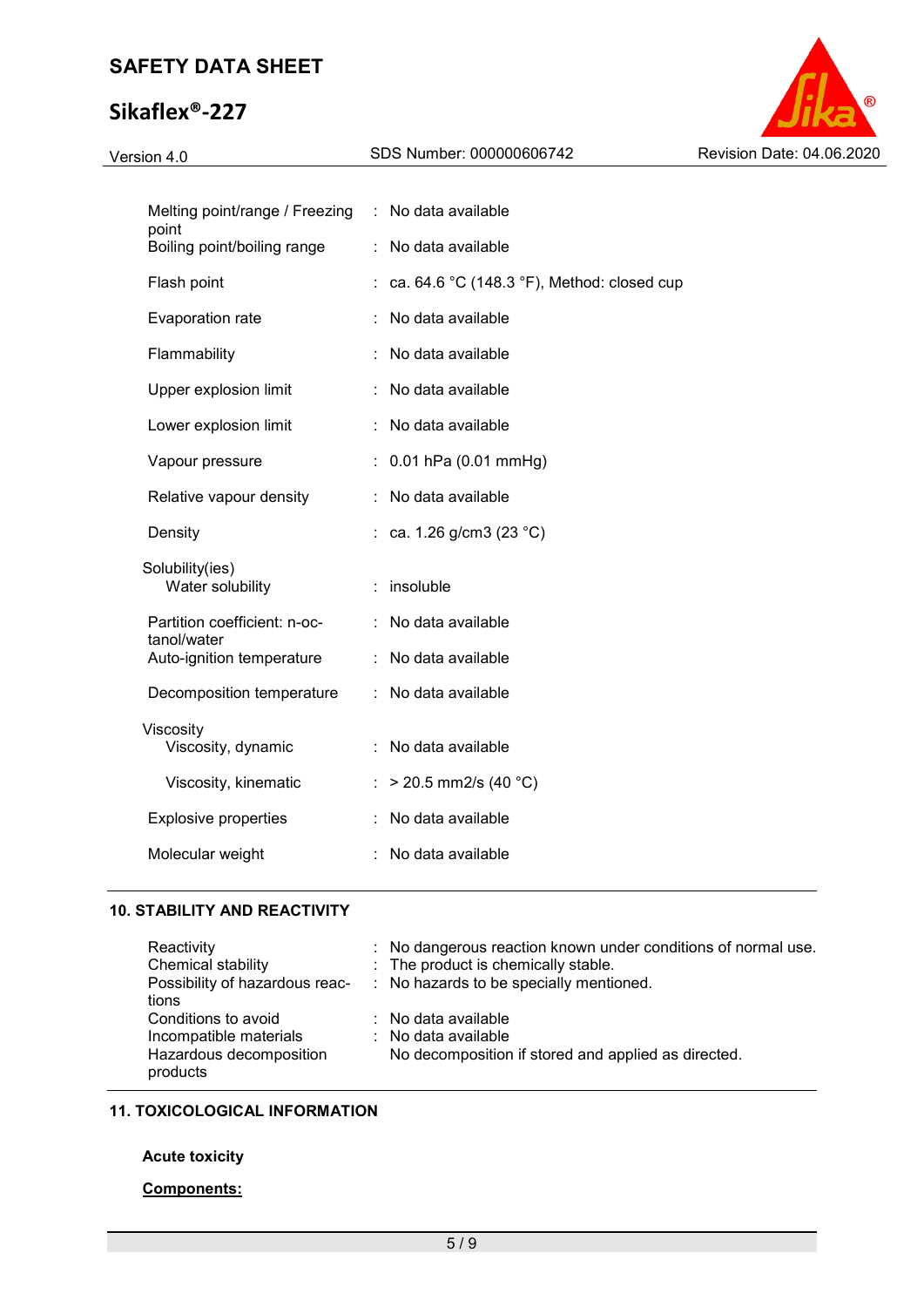# **Sikaflex®-227**

| Version 4.0                                    | SDS Number: 000000606742                                                                   | Revision Date: 04.06.2020 |
|------------------------------------------------|--------------------------------------------------------------------------------------------|---------------------------|
| xylene:                                        |                                                                                            |                           |
| Acute oral toxicity                            | : LD50 Oral (Rat): $3,523$ mg/kg                                                           |                           |
| Acute dermal toxicity                          | : LD50 Dermal (Rabbit): $1,700$ mg/kg                                                      |                           |
| ethylbenzene:                                  |                                                                                            |                           |
| Acute oral toxicity                            | : LD50 Oral (Rat): $3,500$ mg/kg                                                           |                           |
| Acute dermal toxicity                          | : LD50 Dermal (Rabbit): $5,510$ mg/kg                                                      |                           |
| 4,4'-methylenediphenyl diisocyanate:           |                                                                                            |                           |
| Acute inhalation toxicity                      | : Acute toxicity estimate: 1.5 mg/ITest atmosphere: dust/mist,<br>Method: Expert judgement |                           |
| <b>Skin corrosion/irritation</b>               |                                                                                            |                           |
| Not classified based on available information. |                                                                                            |                           |
| Serious eye damage/eye irritation              |                                                                                            |                           |
| Not classified based on available information. |                                                                                            |                           |
| Respiratory or skin sensitisation              |                                                                                            |                           |
|                                                |                                                                                            |                           |

Skin sensitisation: Not classified based on available information. Respiratory sensitisation: Not classified based on available information.

### **Germ cell mutagenicity**

Not classified based on available information.

#### **Carcinogenicity**

Suspected of causing cancer.

#### **Reproductive toxicity**

May damage fertility or the unborn child.

#### **STOT - single exposure**

May cause damage to organs (Central nervous system, Kidney, Liver, respiratory system).

#### **STOT - repeated exposure**

May cause damage to organs (respiratory system, Nervous system) through prolonged or repeated exposure.

May cause damage to organs (Central nervous system) through prolonged or repeated exposure if inhaled.

### **Aspiration toxicity**

Not classified based on available information.

### **12. ECOLOGICAL INFORMATION**

| <b>Ecotoxicity</b> |  |
|--------------------|--|
| <b>Components:</b> |  |

| ethylbenzene:<br>Toxicity to fish    | : $LC50$ (Fish): <= 1 mg/l<br>Exposure time: 96 h |
|--------------------------------------|---------------------------------------------------|
| <b>Persistence and degradability</b> |                                                   |
| No data available                    |                                                   |
| <b>Bioaccumulative potential</b>     |                                                   |
| No data available                    |                                                   |
| <b>Mobility in soil</b>              |                                                   |

No data available

6 / 9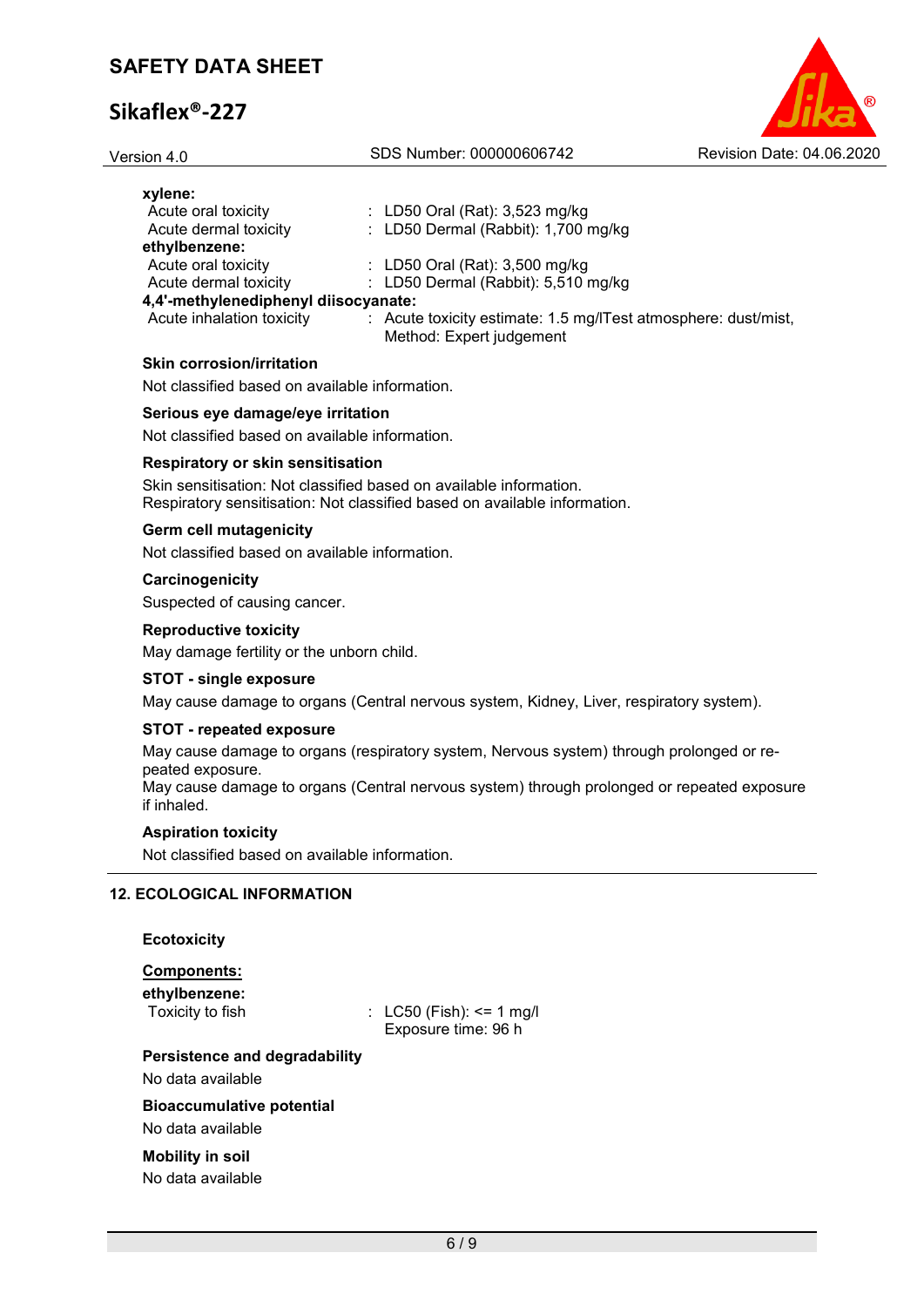# **Sikaflex®-227**



Version 4.0 SDS Number: 000000606742 Revision Date: 04.06.2020

## **Hazardous to the ozone layer**

Not applicable

### **Other adverse effects**

### **Product:**

mation

Additional ecological infor-: There is no data available for this product.

### **13. DISPOSAL CONSIDERATIONS**

| <b>Disposal methods</b> |                                                                                                                                    |
|-------------------------|------------------------------------------------------------------------------------------------------------------------------------|
| Waste from residues     | : The product should not be allowed to enter drains, water courses or<br>the soil.                                                 |
|                         | Do not contaminate ponds, waterways or ditches with chemical or<br>used container.<br>Send to a licensed waste management company. |
| Contaminated packaging  | : Empty remaining contents.<br>Dispose of as unused product.<br>Do not re-use empty containers.                                    |

### **14. TRANSPORT INFORMATION**

#### **International Regulations**

**UNRTDG** Not regulated as a dangerous good

#### **IATA-DGR**

Not regulated as a dangerous good

#### **IMDG-Code**

Not regulated as a dangerous good

### **Transport in bulk according to Annex II of MARPOL 73/78 and the IBC Code**

Not applicable for product as supplied.

#### **National Regulations**

Refer to section 15 for specific national regulation.

### **15. REGULATORY INFORMATION**

#### **Related Regulations**

**Fire Service Law** Not applicable (Designated Flammable Substances)

#### **Industrial Safety and Health Law**

#### **Harmful Substances Prohibited from Manufacture** Not applicable

**Harmful Substances Required Permission for Manufacture** Not applicable

### **Substances Prevented From Impairment of Health**

Chemical name

Ethylbenzene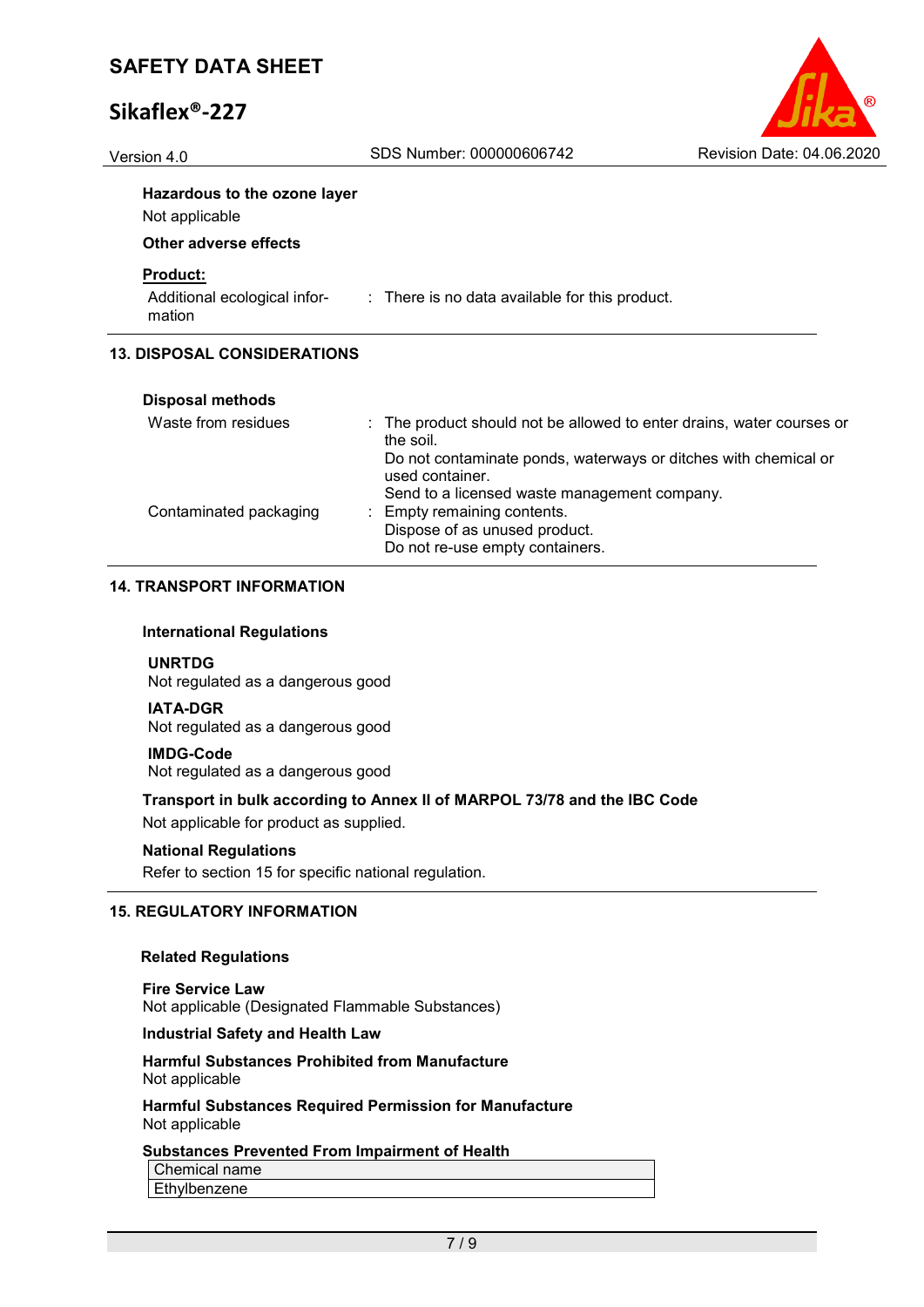## **Sikaflex®-227**



**Circular concerning Information on Chemicals having Mutagenicity - Annex 2: Information on Existing Chemicals having Mutagenicity** Not applicable

## **Circular concerning Information on Chemicals having Mutagenicity - Annex 1: Information on Notified Substances having Mutagenicity**

Not applicable

#### **Substances Subject to be Notified Names**

Article 57-2 (Enforcement Order Table 9)

| Chemical name                         | Number | Concentration (%) |
|---------------------------------------|--------|-------------------|
| Titanium(IV) oxide                    | 191    | $>=1 - 10$        |
| Xvlene                                | 136    | $>=1 - 10$        |
| Ethylbenzene                          |        | $>=1 - 10$        |
| Methylenebis(4,1-phenylene) diisocya- | 599    | $>=01 - 1$        |
| nate                                  |        |                   |

### **Substances Subject to be Indicated Names**

Article 57 (Enforcement Order Article 18)

| Chemical name      | Number |
|--------------------|--------|
| Titanium(IV) oxide | 191    |
| xylene             | 136    |
| ethylbenzene       | 70     |

#### **Ordinance on Prevention of Hazards Due to Specified Chemical Substances - Group 2 Substance**

Chemical name Ethylbenzene

# **Ordinance on Prevention of Lead Poisoning**

Not applicable

**Ordinance on Prevention of Tetraalkyl Lead Poisoning** Not applicable

**Ordinance on Prevention of Organic Solvent Poisoning** Not applicable

**Poisonous and Deleterious Substances Control Law** Not applicable

#### **Act on Confirmation, etc. of Release Amounts of Specific Chemical Substances in the Environment and Promotion of Improvements to the Management Thereof**

#### **Class I Designated Chemical Substances**

| Chemical name | Number | Concentration (%) |  |
|---------------|--------|-------------------|--|
| xvlene        | 80     | ⌒<br><u>.</u>     |  |
| ethylbenzene  | ວວ     | $\cdot$ . $\cup$  |  |

| International Chemical Weapons Convention (CWC)<br>Schedules of Toxic Chemicals and Precursors | $:$ Not applicable |
|------------------------------------------------------------------------------------------------|--------------------|
| Narcotic or Psychotropic Raw Material                                                          | $:$ Not applicable |
| Specific Narcotic or Psychotropic Raw Material                                                 | $:$ Not applicable |

#### **High Pressure Gas Safety Act** Not applicable